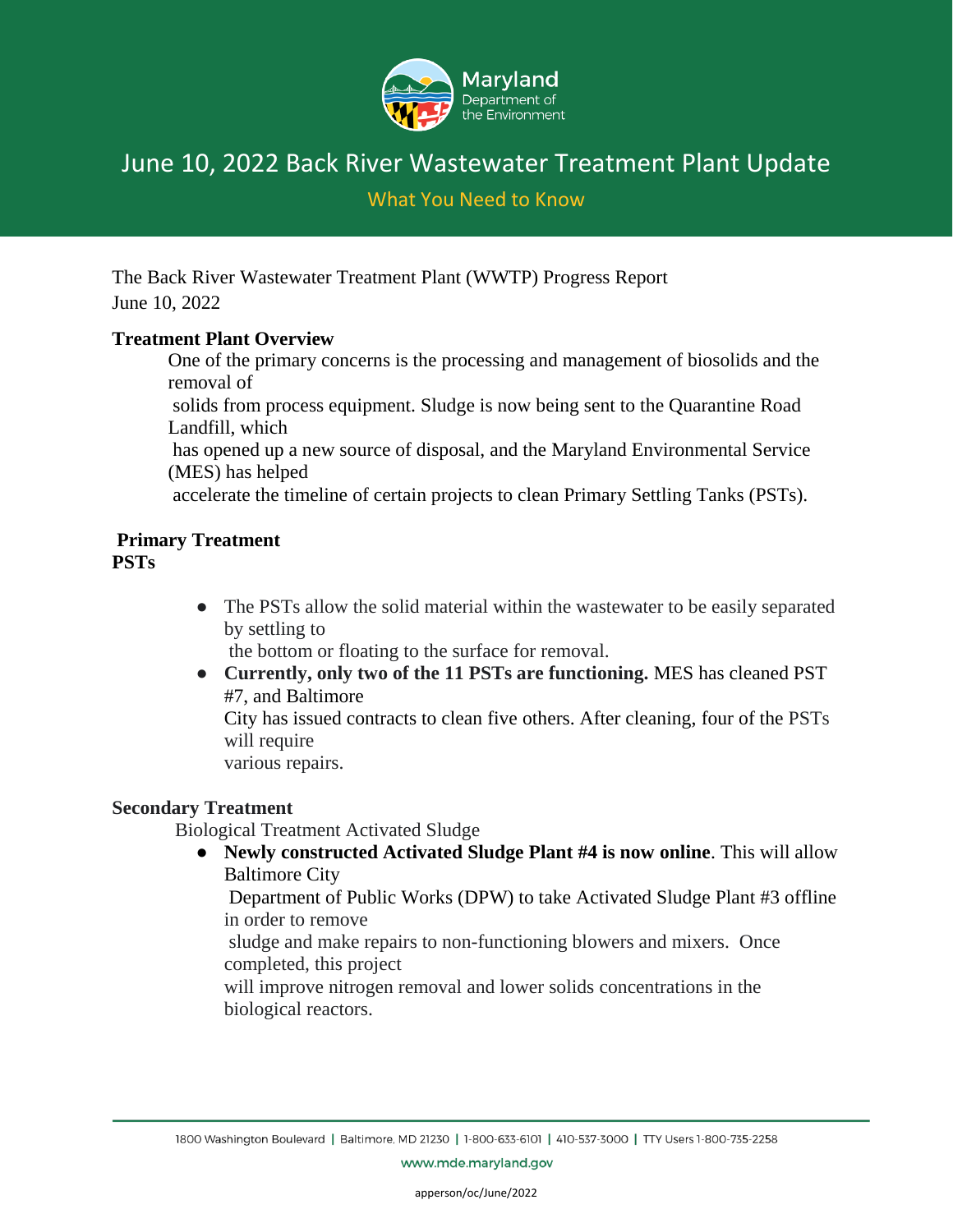

What You Need to Know

Secondary Clarifiers

• There are 36 secondary clarifiers. Twelve (12) are associated with Activated Sludge Plant #4,

which was just put into service. A third-party engineering assessment determined that the

Return Activated Sludge (RAS) pumps and wasting pumps require replacement. RAS pump

failure would cause poor performance of the biological reactors and wasting pump failure

would prevent the wasting of sludge, which would cause a buildup of solids in the treatment

system.

● **The May 19, 2022 daily report from MES stated that some of the RAS and sludge pumps were evaluated and repaired in the Activated Sludge Plant #3, and two other pumps are** 

**on order.**

#### **Tertiary Treatment**

Denitrification Filters

• The facility has 52 Denitrification filters (DNFs) designed to achieve effluent nitrogen

concentrations at or below 3 milligrams per liter (mg/l) total nitrogen.

● **The Back River WWTP is experiencing problems with the DNFs because of the problems** 

**with solids.** The solids are clogging the filter media causing many of the filters to either not

function properly or not function at all. In addition, there are mechanical and control system problems that have to be repaired.

- DPW has engaged ProStart Inc. to manage and operate the DNF system. **MES has performed an evaluation of malfunctioning level transducers and control units and there are plans for more comprehensive evaluations of the DNF system once equipment needs are confirmed.** Once
- completed, the filters can be backwashed frequently to remove the solids.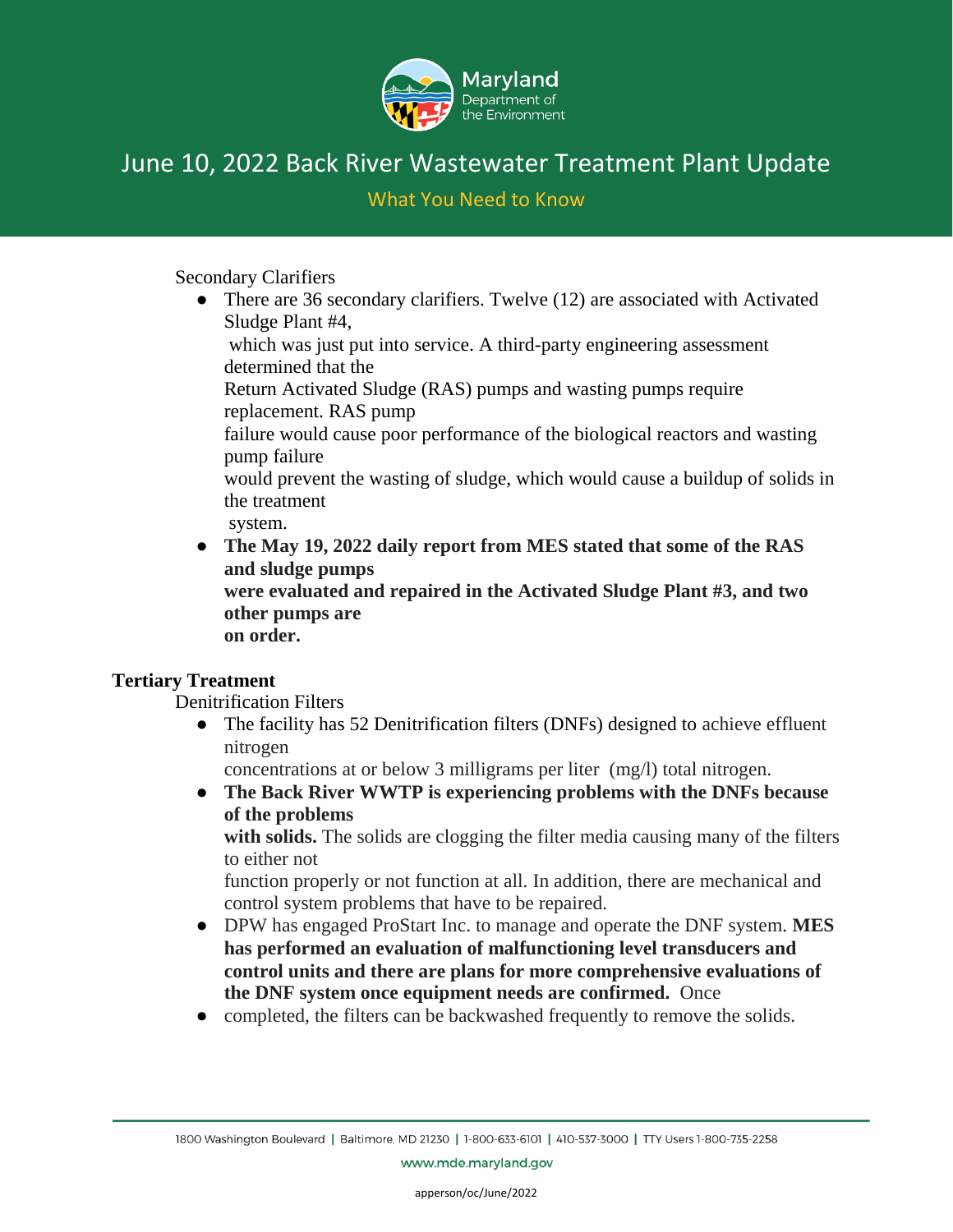

#### What You Need to Know

Sand Filters

- **The** t**reatment system has 26 functioning sand filters; 22 are not functioning due to** 
	- **various equipment failures, insufficient sand, and mechanical issues.**
- MES is in the process of evaluating the sand filters and their mechanics are replacing and repairing components. There are 10 pumps for the sand filters on order.

#### **Final Effluent**

● **The analytical data has shown that there has been some progress made in getting the Back River** 

#### **WWTP into compliance with the discharge permit.**

- The TSS concentration has been a factor in creating high nutrient concentrations. Data from April and May show that the average TSS concentration at discharge point Outfall 001 is 9 mg/L compared to 21 mg/L for January and 17.5 mg/L for February and 14.2 mg/L for March.
- The data indicate progress toward the goal of removing the clogging solids from the treatment system

#### **Biosolids Management**

- Gravity sludge thickener (GST) 2 B is back in service.
- o Synagro is contracted to evaluate the three centrifuges owned by Back River WWTP.
- o Synagro's pelletizer is back online and processing 36.69 tons/day

Graphs Showing Final Effluent Concentrations and Loading Performance for 2022.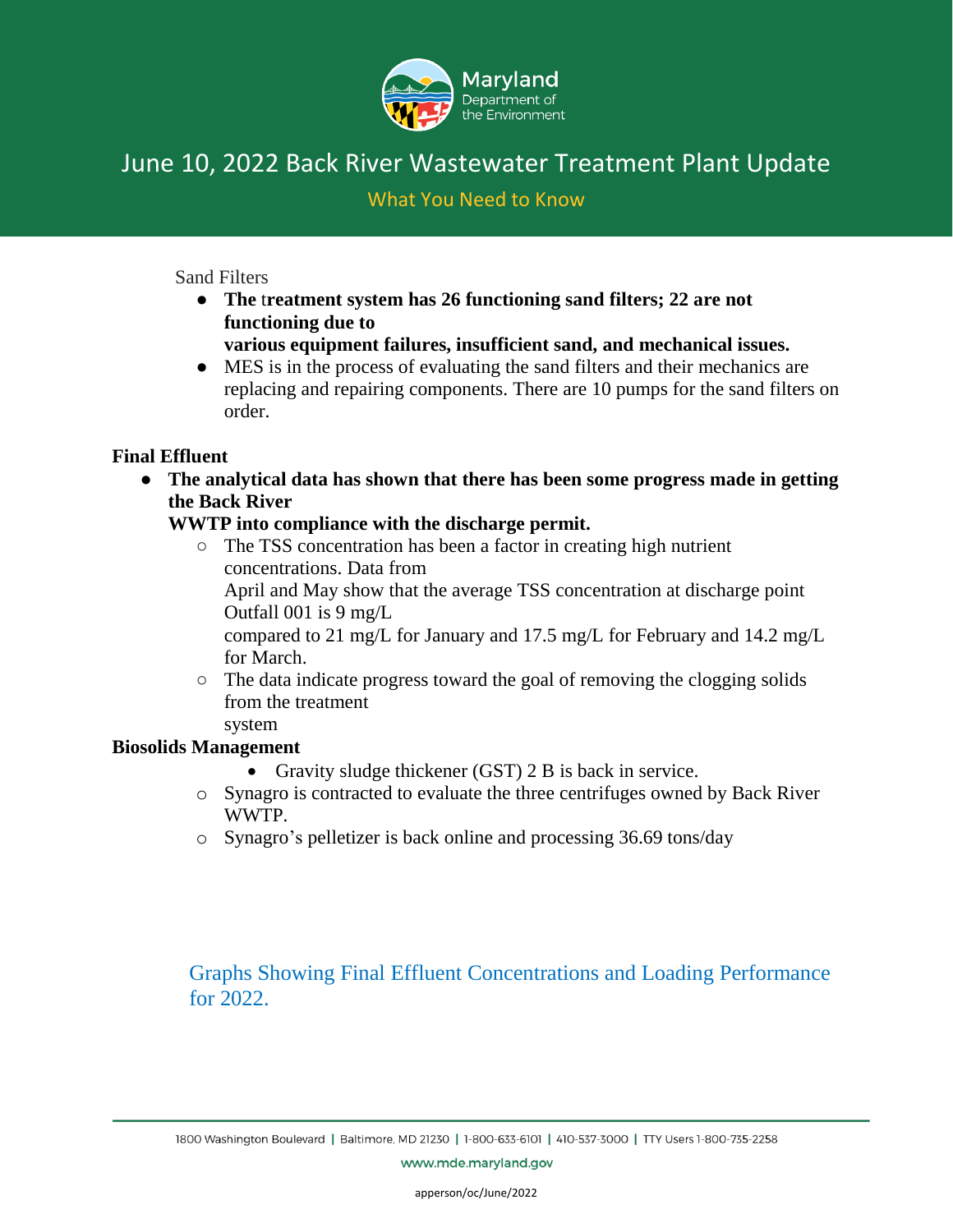

What You Need to Know



1800 Washington Boulevard | Baltimore, MD 21230 | 1-800-633-6101 | 410-537-3000 | TTY Users 1-800-735-2258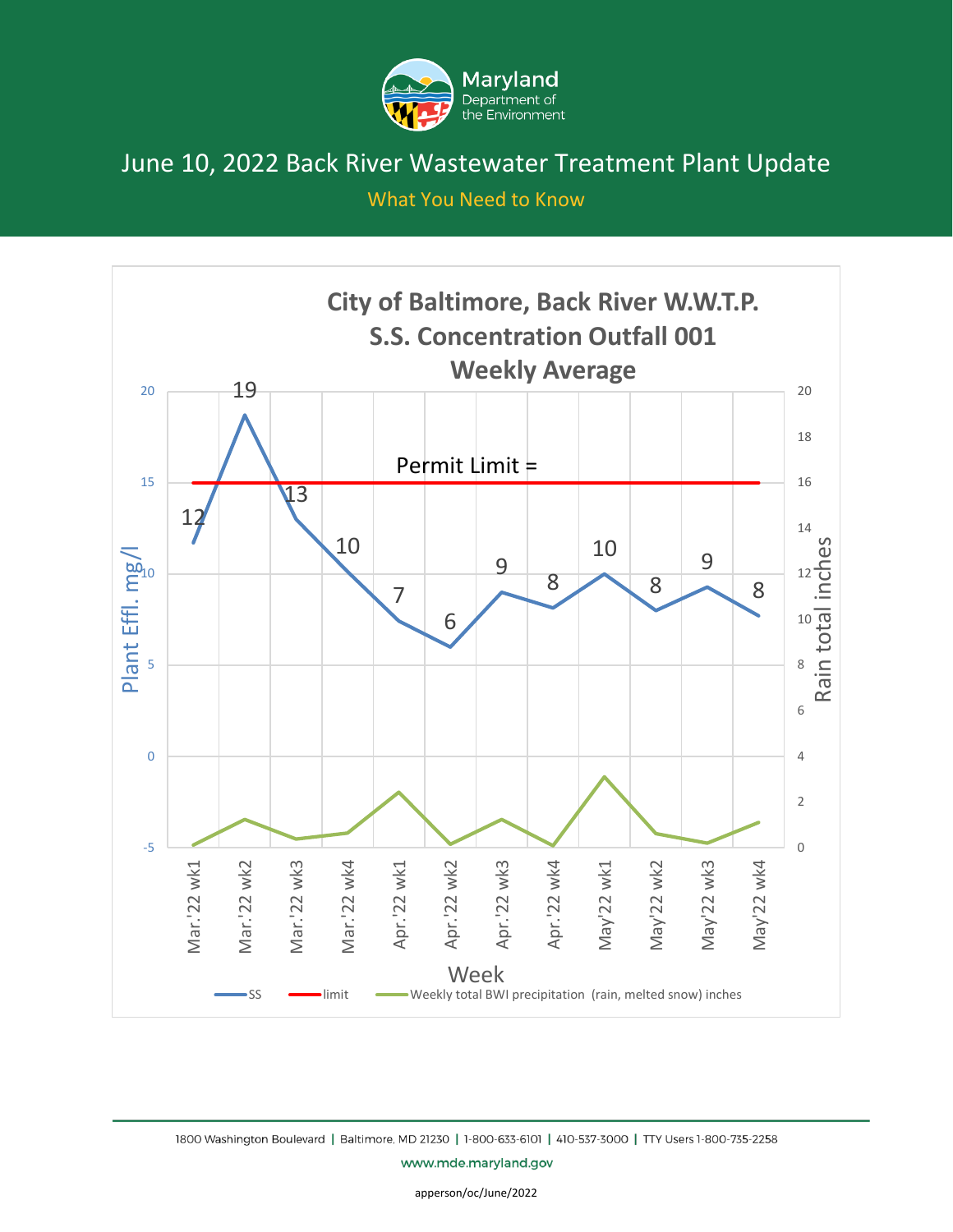

What You Need to Know



www.mde.maryland.gov

apperson/oc/June/2022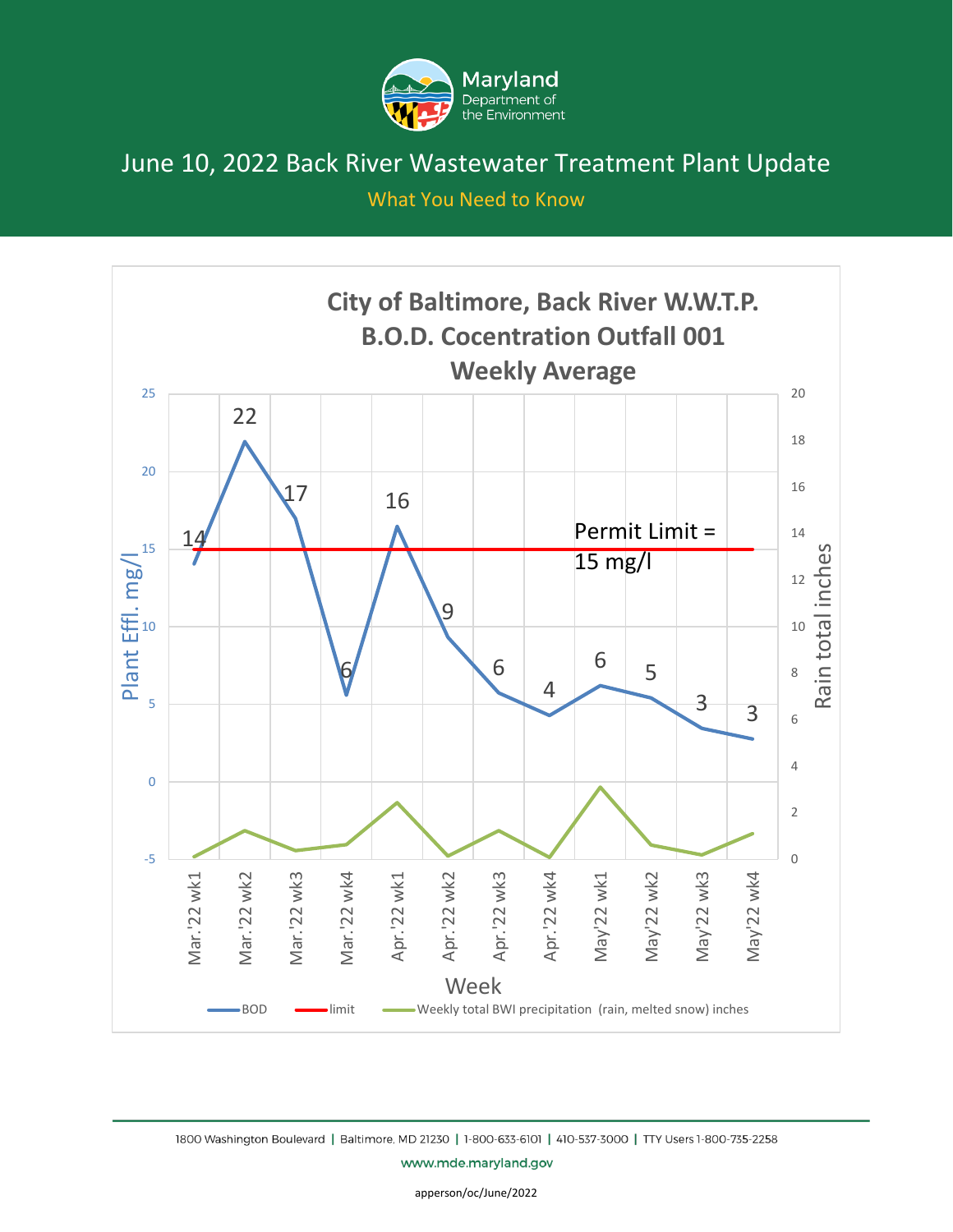

What You Need to Know

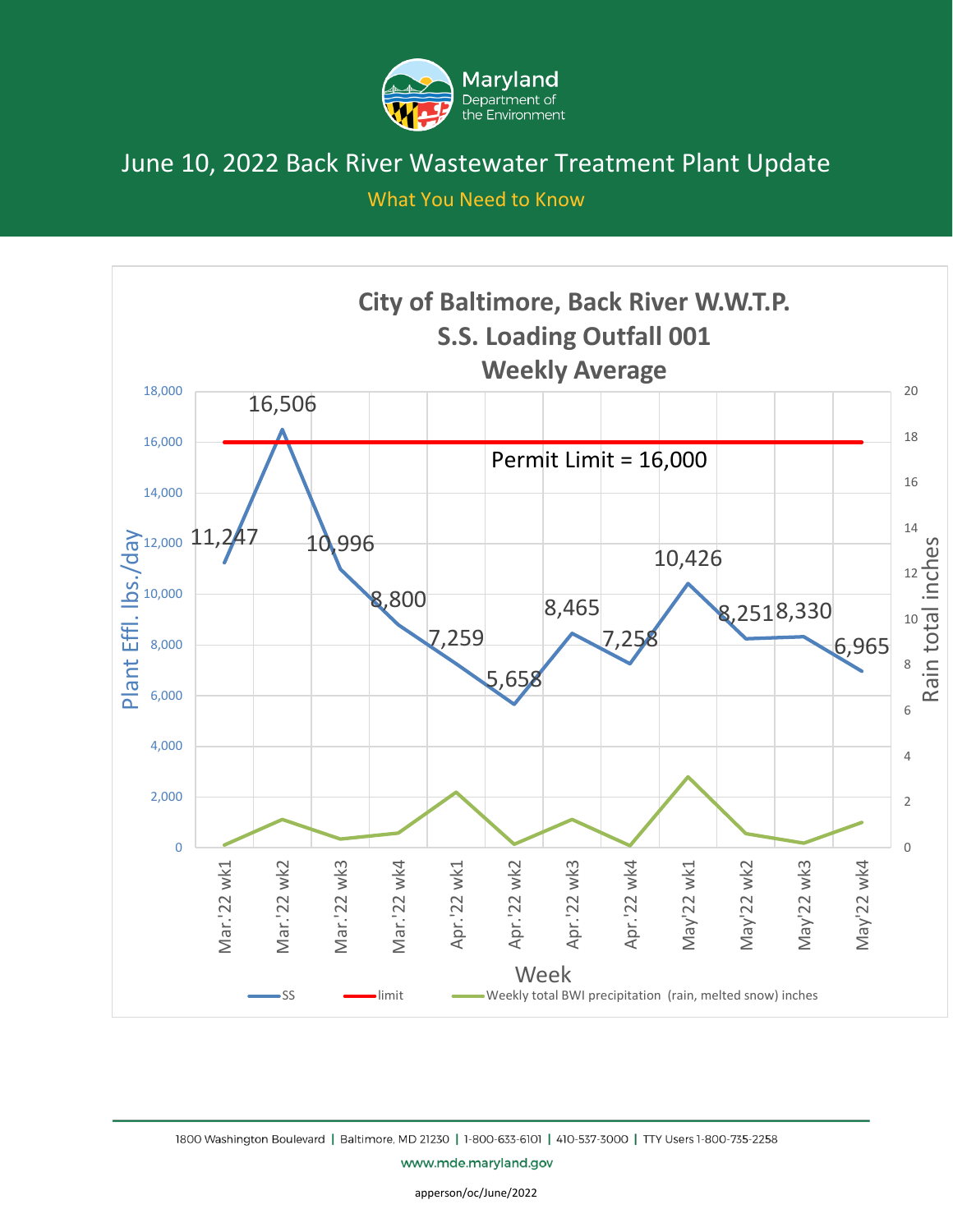

What You Need to Know



1800 Washington Boulevard | Baltimore, MD 21230 | 1-800-633-6101 | 410-537-3000 | TTY Users 1-800-735-2258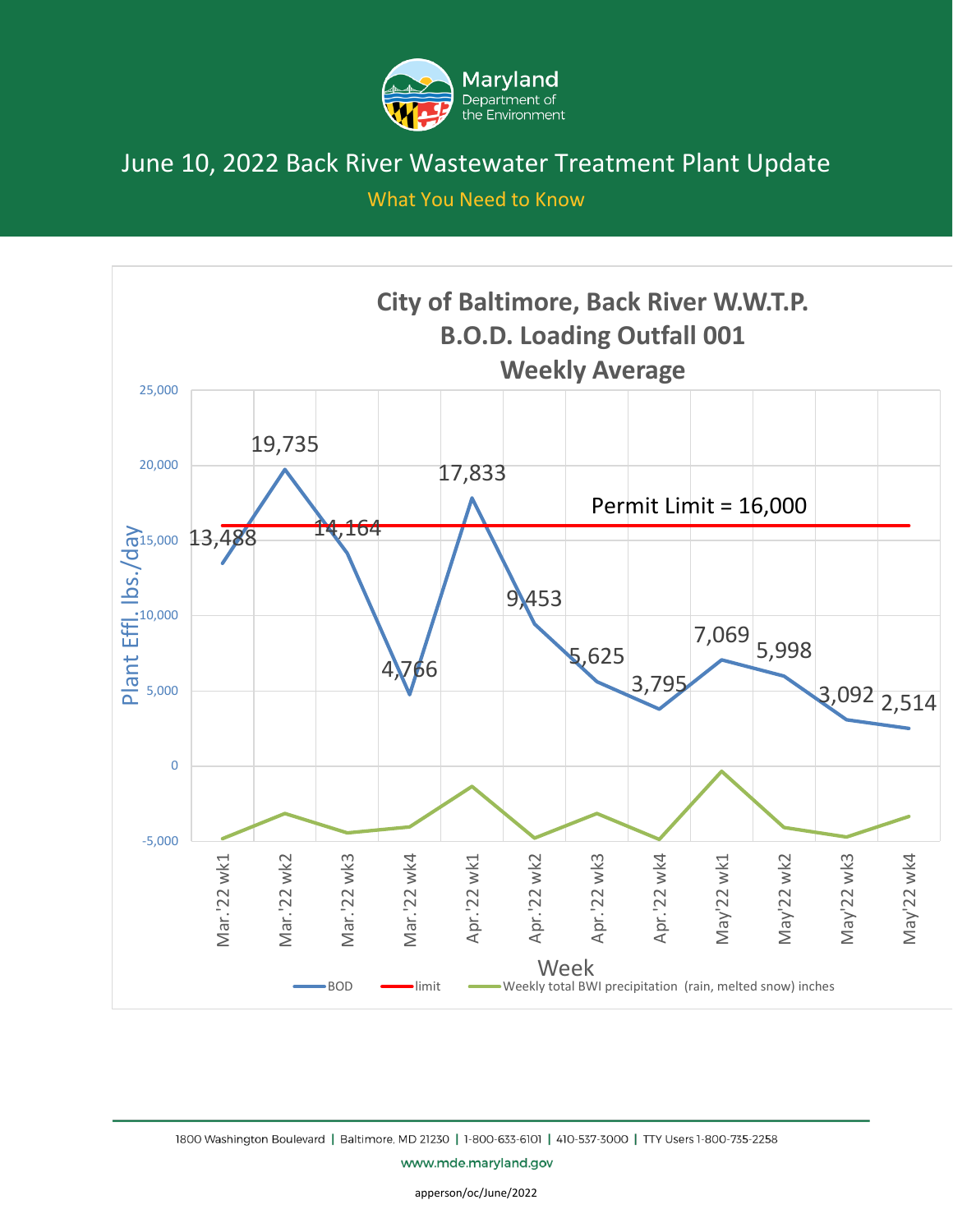

What You Need to Know



1800 Washington Boulevard | Baltimore, MD 21230 | 1-800-633-6101 | 410-537-3000 | TTY Users 1-800-735-2258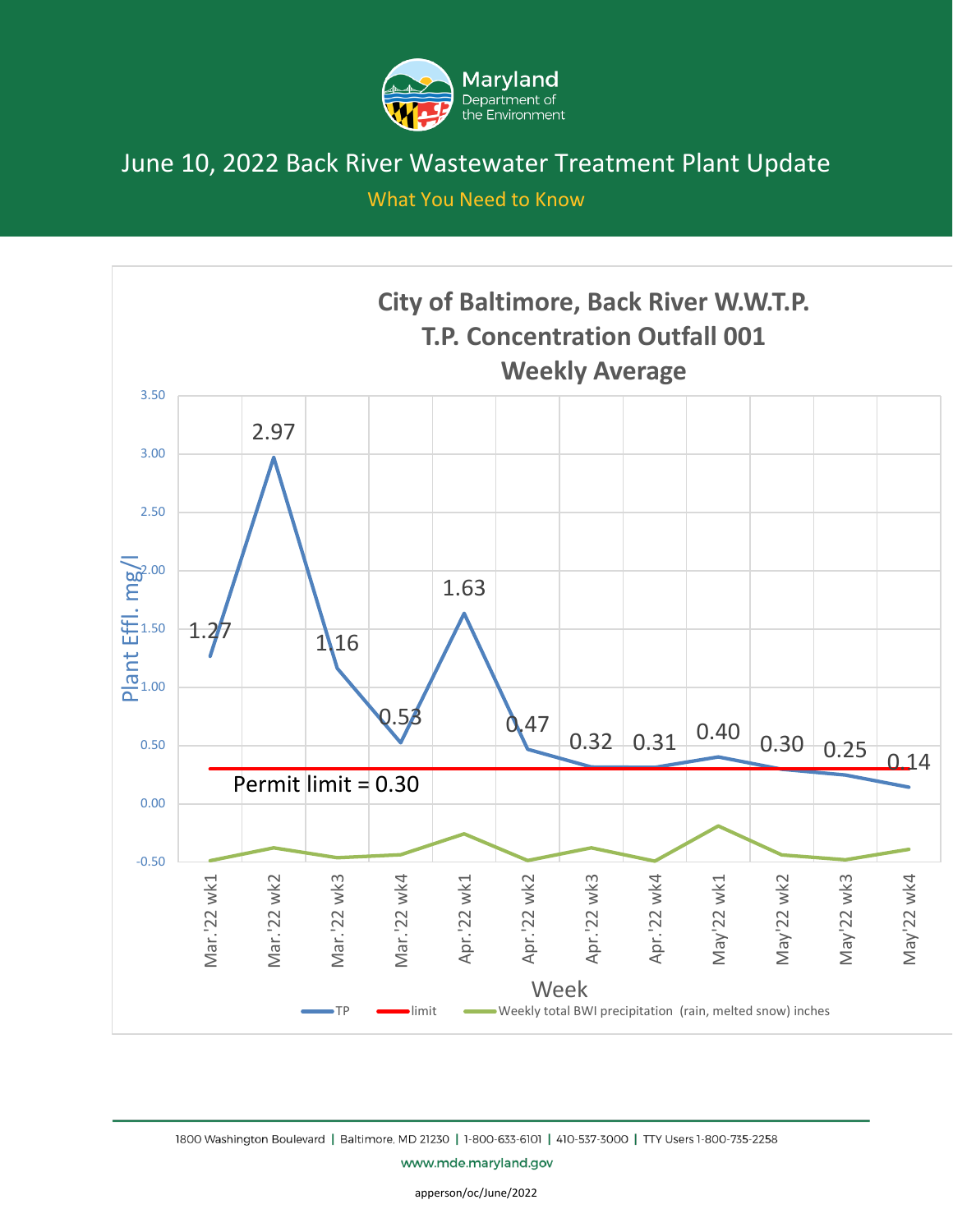

What You Need to Know



1800 Washington Boulevard | Baltimore, MD 21230 | 1-800-633-6101 | 410-537-3000 | TTY Users 1-800-735-2258

www.mde.maryland.gov

apperson/oc/June/2022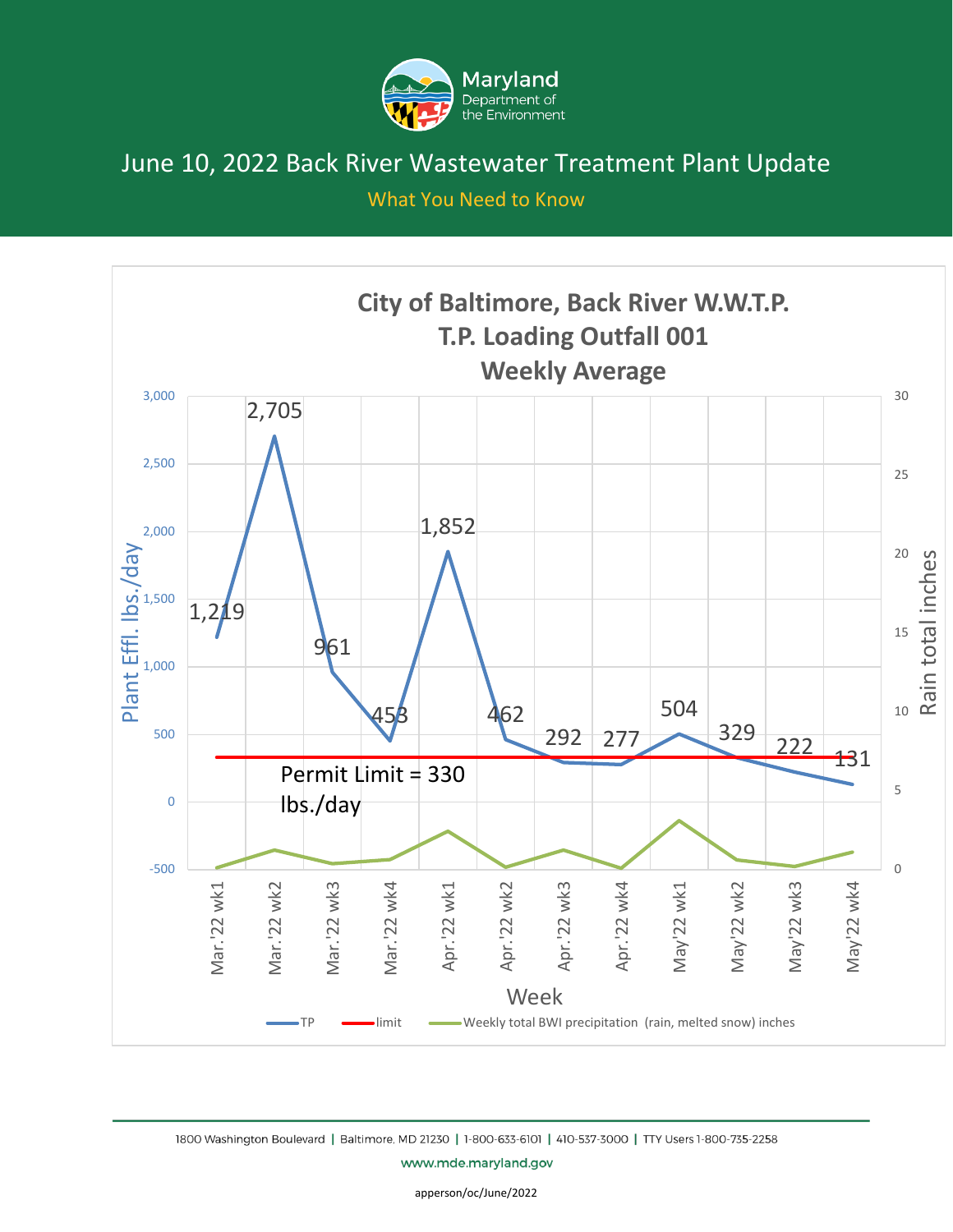

What You Need to Know



1800 Washington Boulevard | Baltimore, MD 21230 | 1-800-633-6101 | 410-537-3000 | TTY Users 1-800-735-2258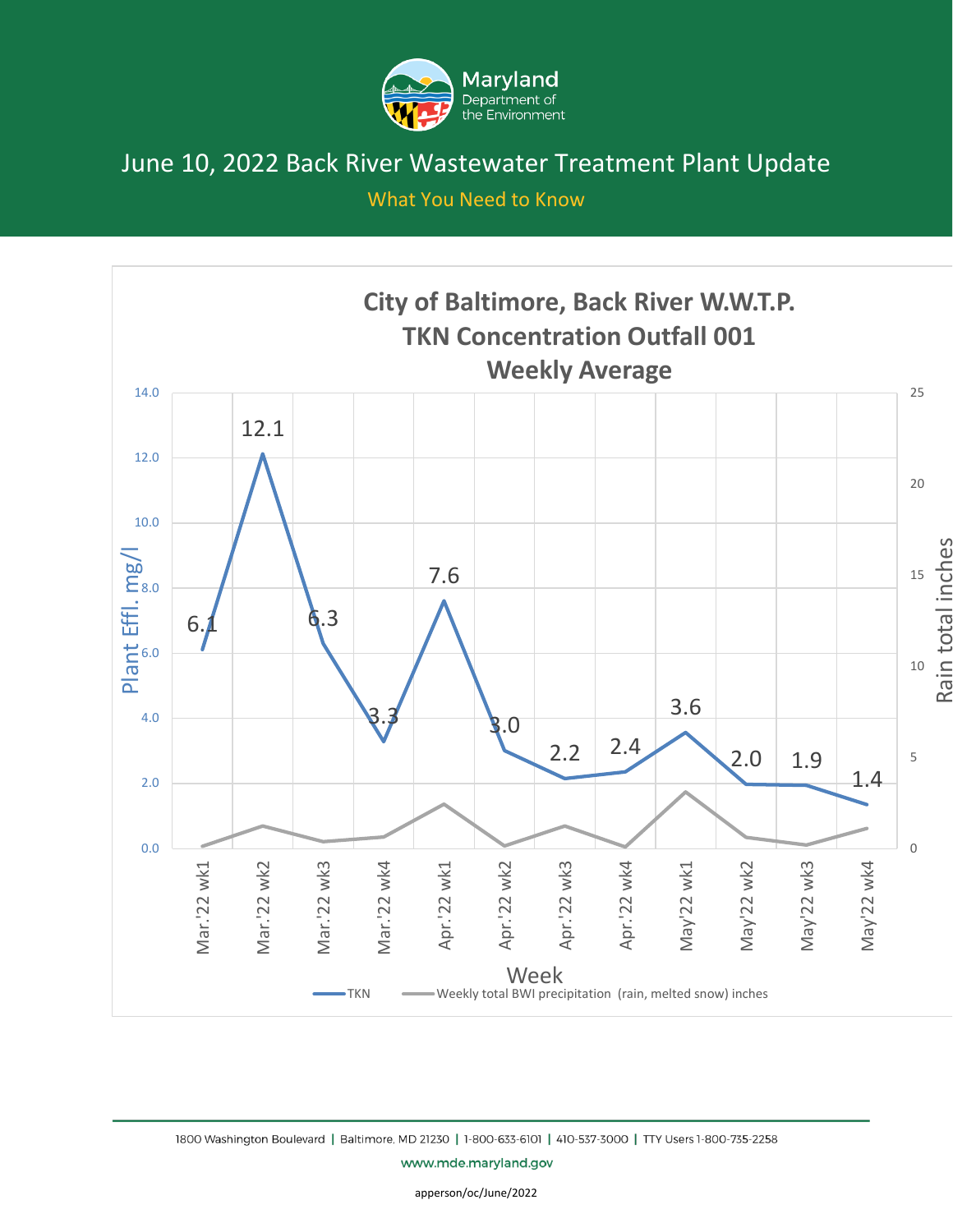

What You Need to Know



1800 Washington Boulevard | Baltimore, MD 21230 | 1-800-633-6101 | 410-537-3000 | TTY Users 1-800-735-2258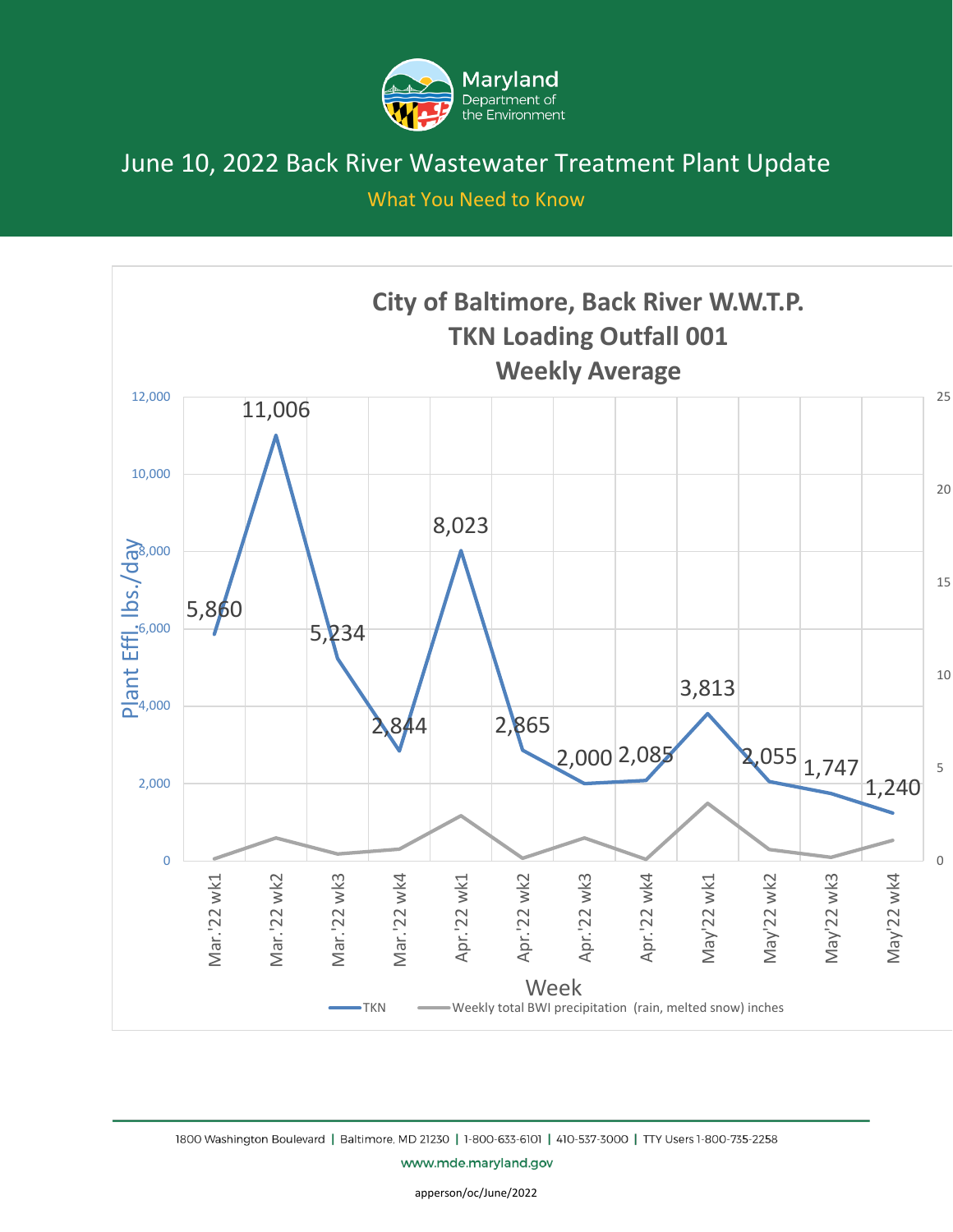

What You Need to Know



1800 Washington Boulevard | Baltimore, MD 21230 | 1-800-633-6101 | 410-537-3000 | TTY Users 1-800-735-2258

www.mde.maryland.gov

apperson/oc/June/2022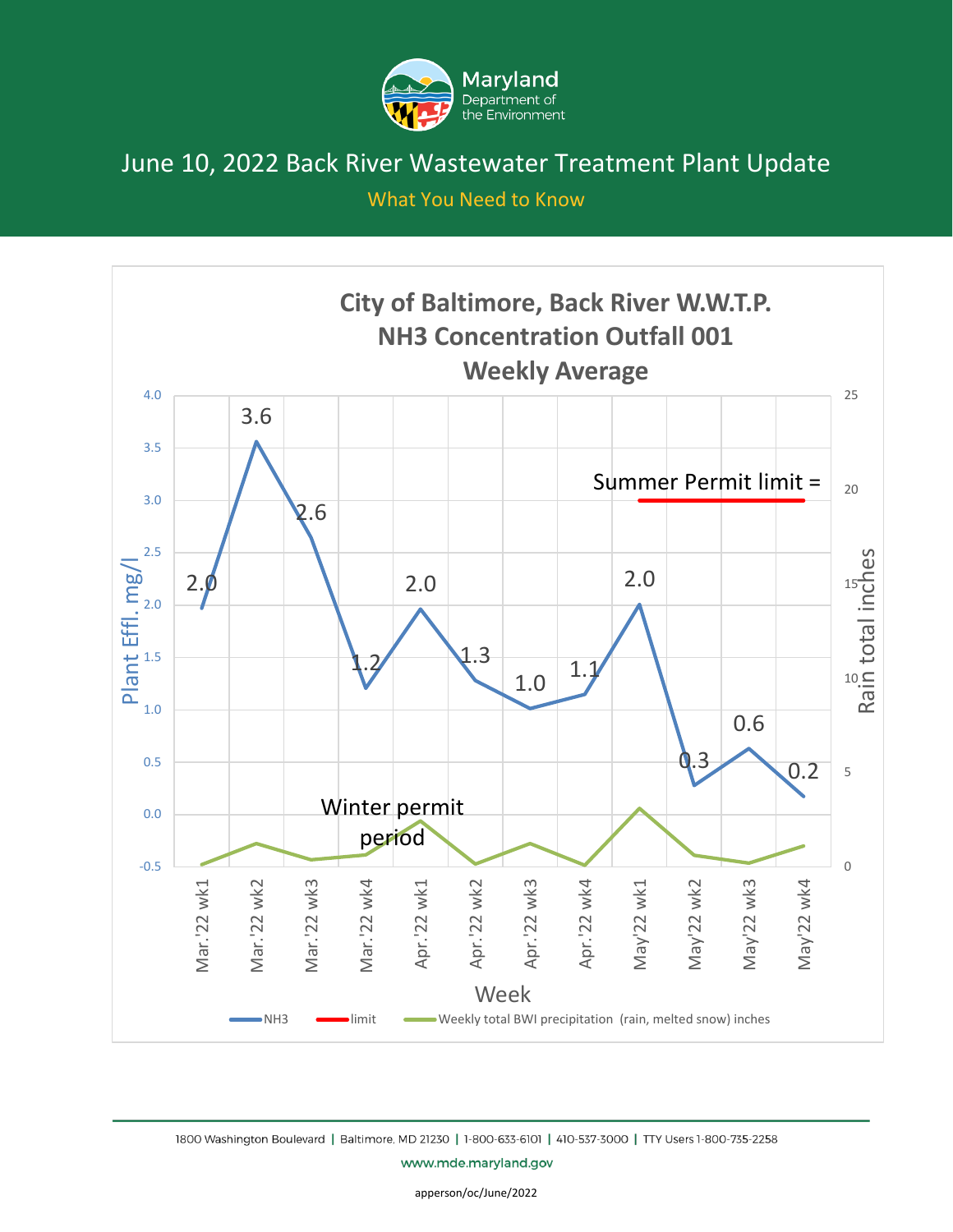

What You Need to Know



1800 Washington Boulevard | Baltimore, MD 21230 | 1-800-633-6101 | 410-537-3000 | TTY Users 1-800-735-2258

www.mde.maryland.gov

apperson/oc/June/2022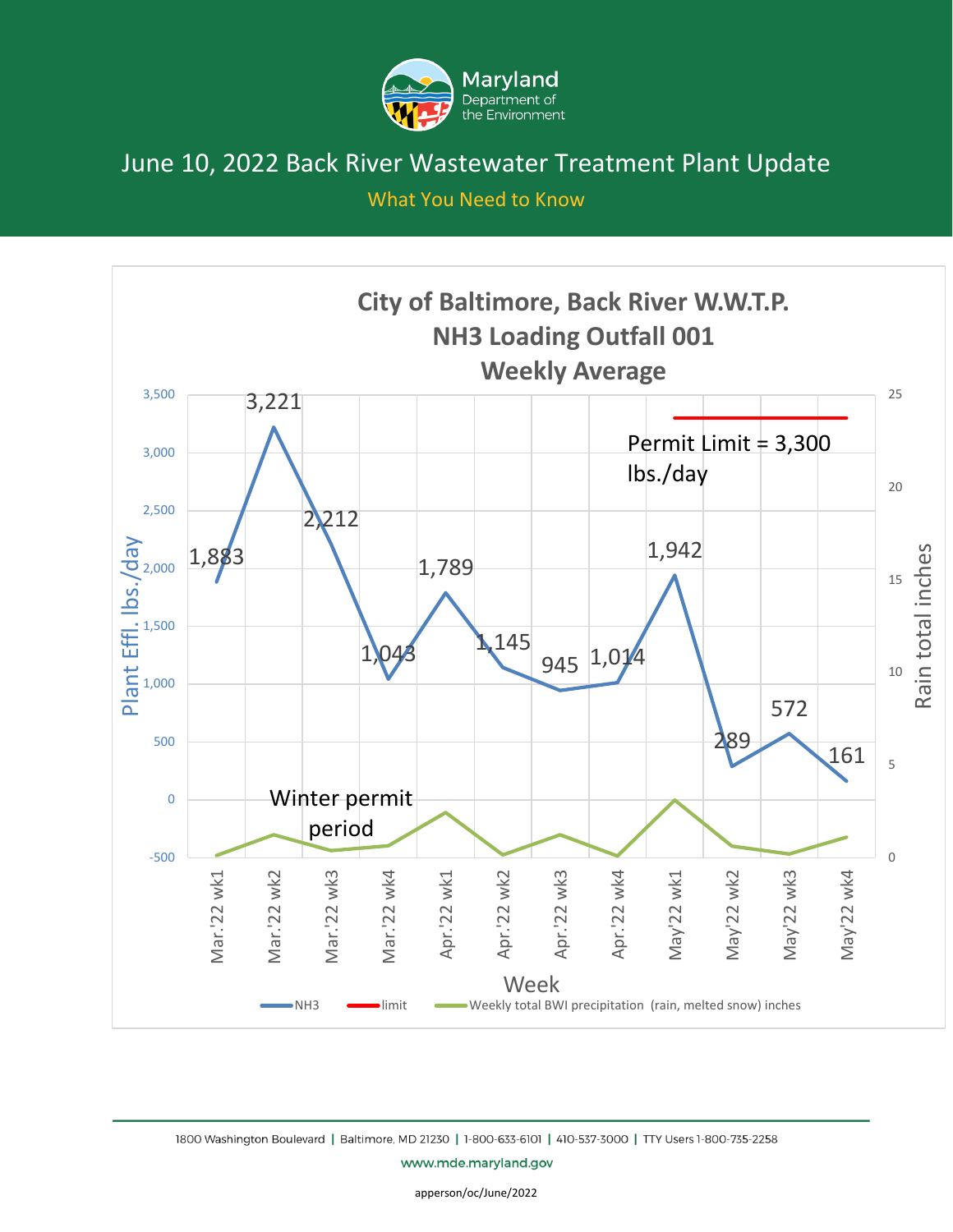

What You Need to Know



1800 Washington Boulevard | Baltimore, MD 21230 | 1-800-633-6101 | 410-537-3000 | TTY Users 1-800-735-2258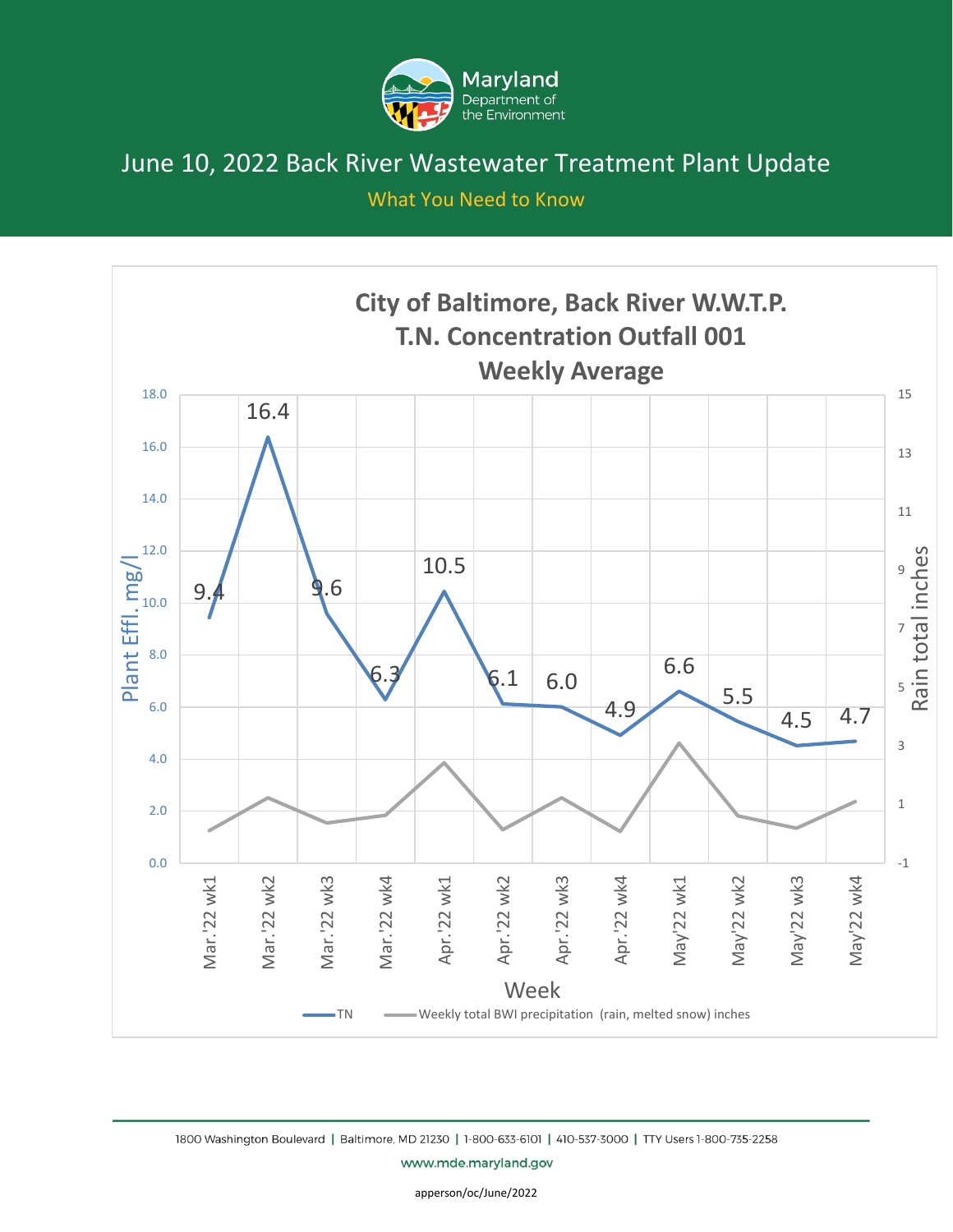

What You Need to Know



1800 Washington Boulevard | Baltimore, MD 21230 | 1-800-633-6101 | 410-537-3000 | TTY Users 1-800-735-2258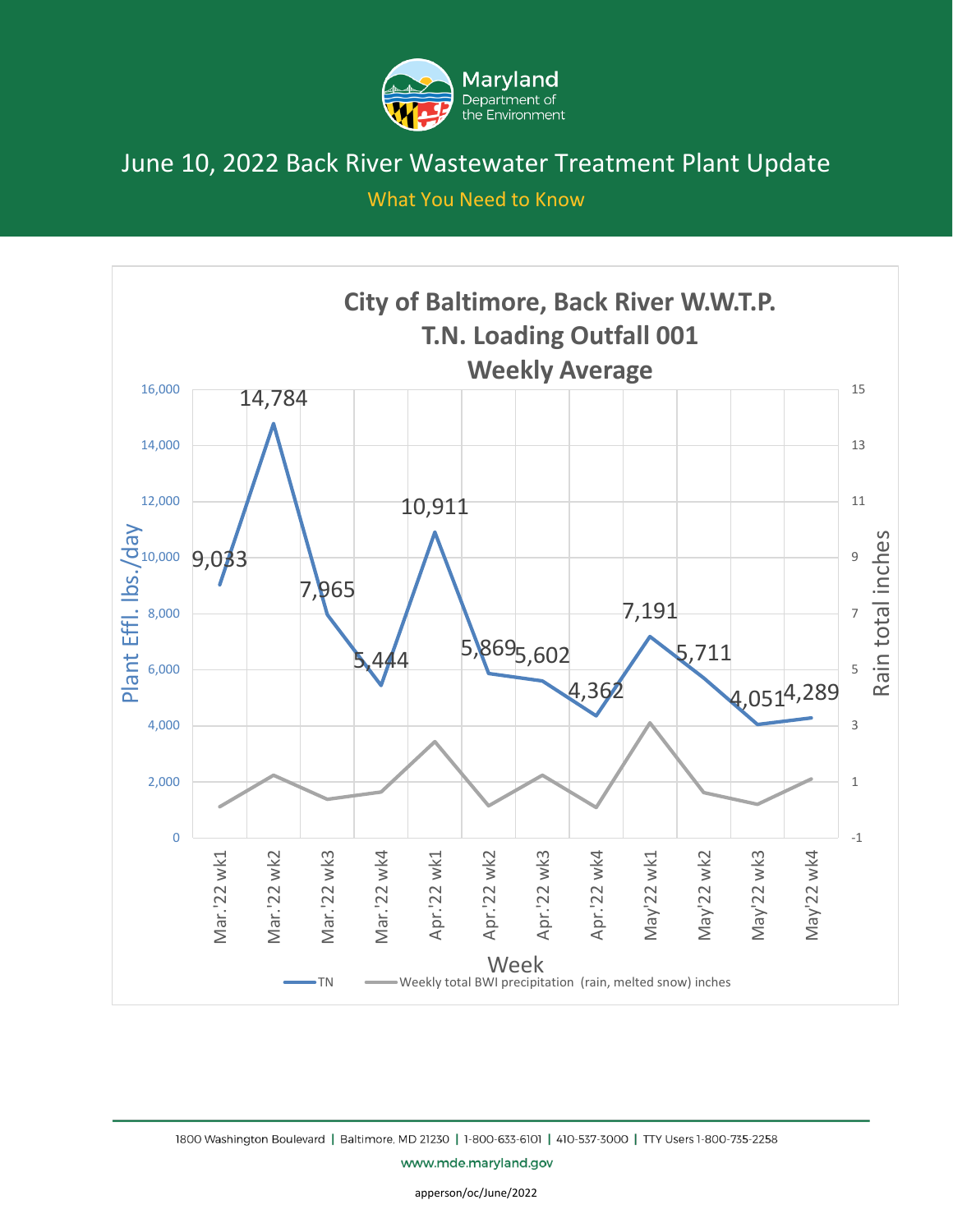

What You Need to Know



1800 Washington Boulevard | Baltimore, MD 21230 | 1-800-633-6101 | 410-537-3000 | TTY Users 1-800-735-2258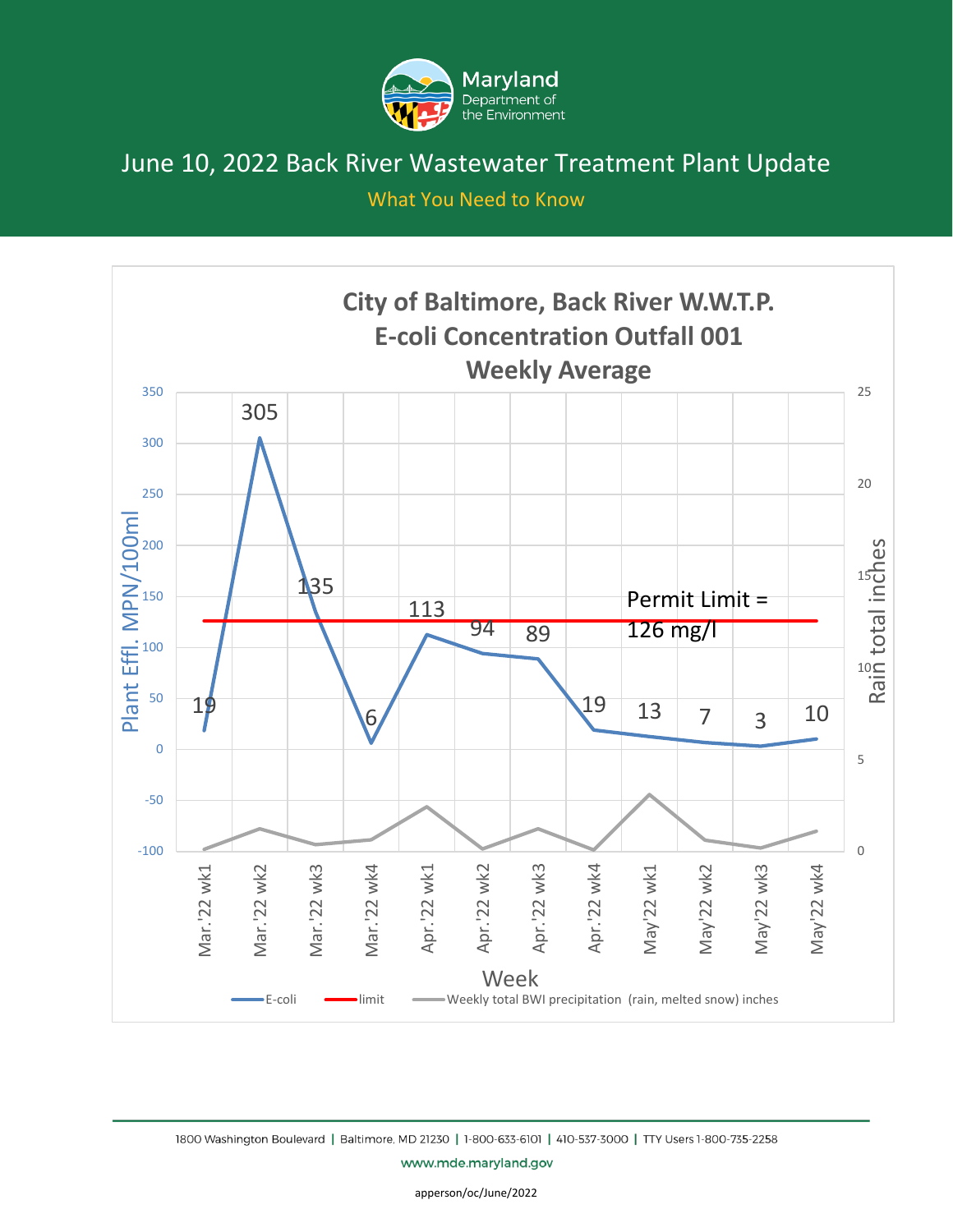

What You Need to Know



1800 Washington Boulevard | Baltimore, MD 21230 | 1-800-633-6101 | 410-537-3000 | TTY Users 1-800-735-2258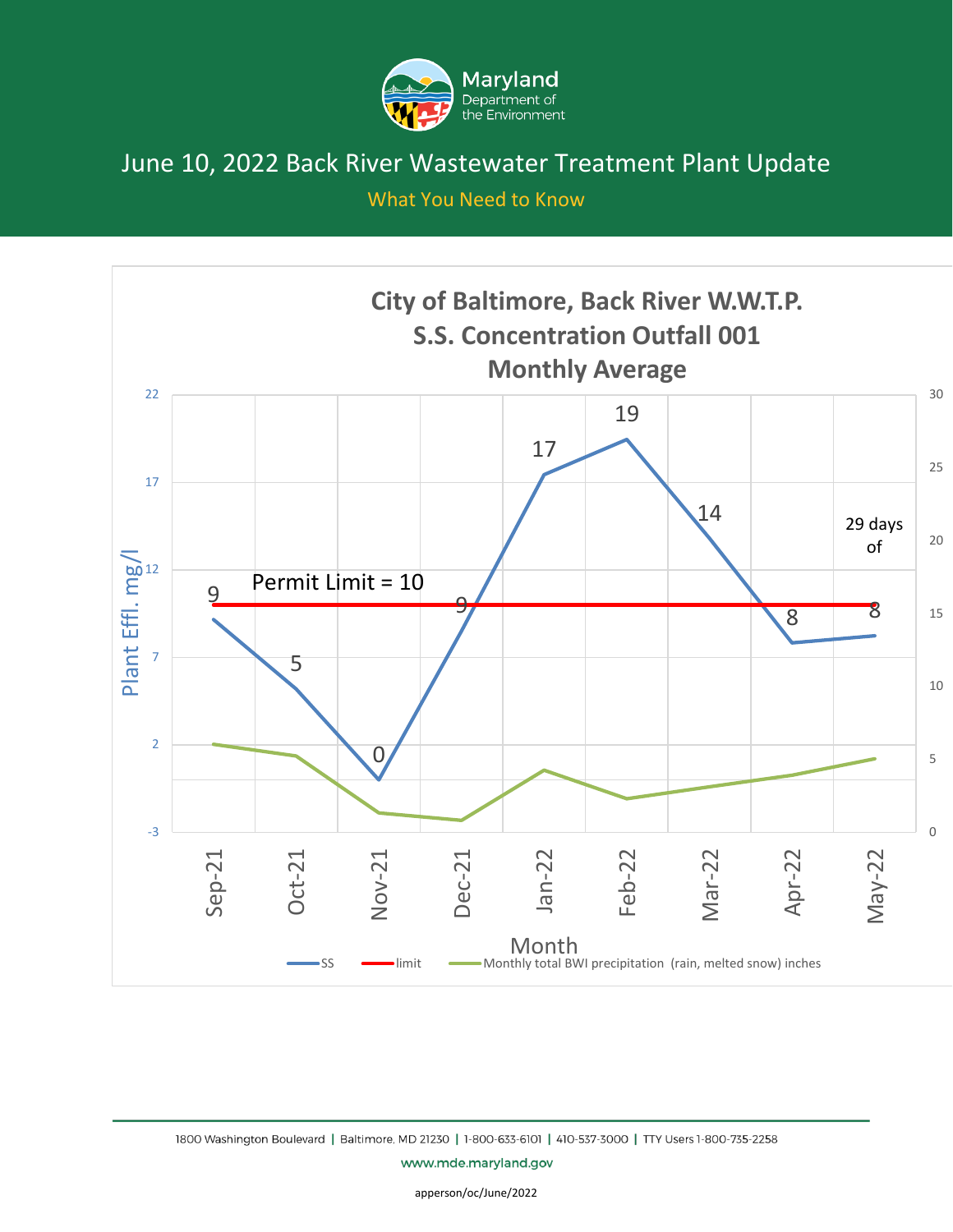

What You Need to Know



1800 Washington Boulevard | Baltimore, MD 21230 | 1-800-633-6101 | 410-537-3000 | TTY Users 1-800-735-2258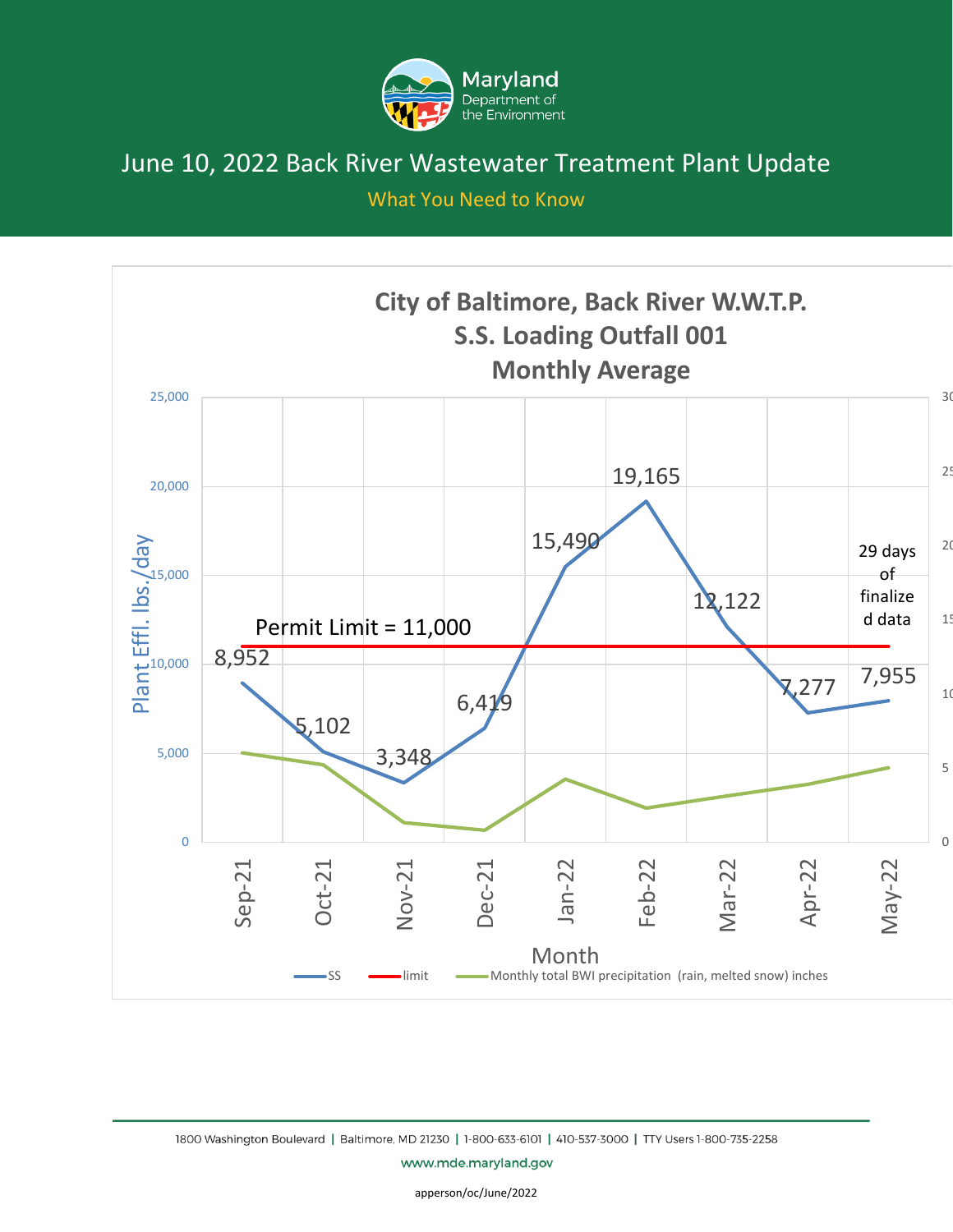

What You Need to Know



1800 Washington Boulevard | Baltimore, MD 21230 | 1-800-633-6101 | 410-537-3000 | TTY Users 1-800-735-2258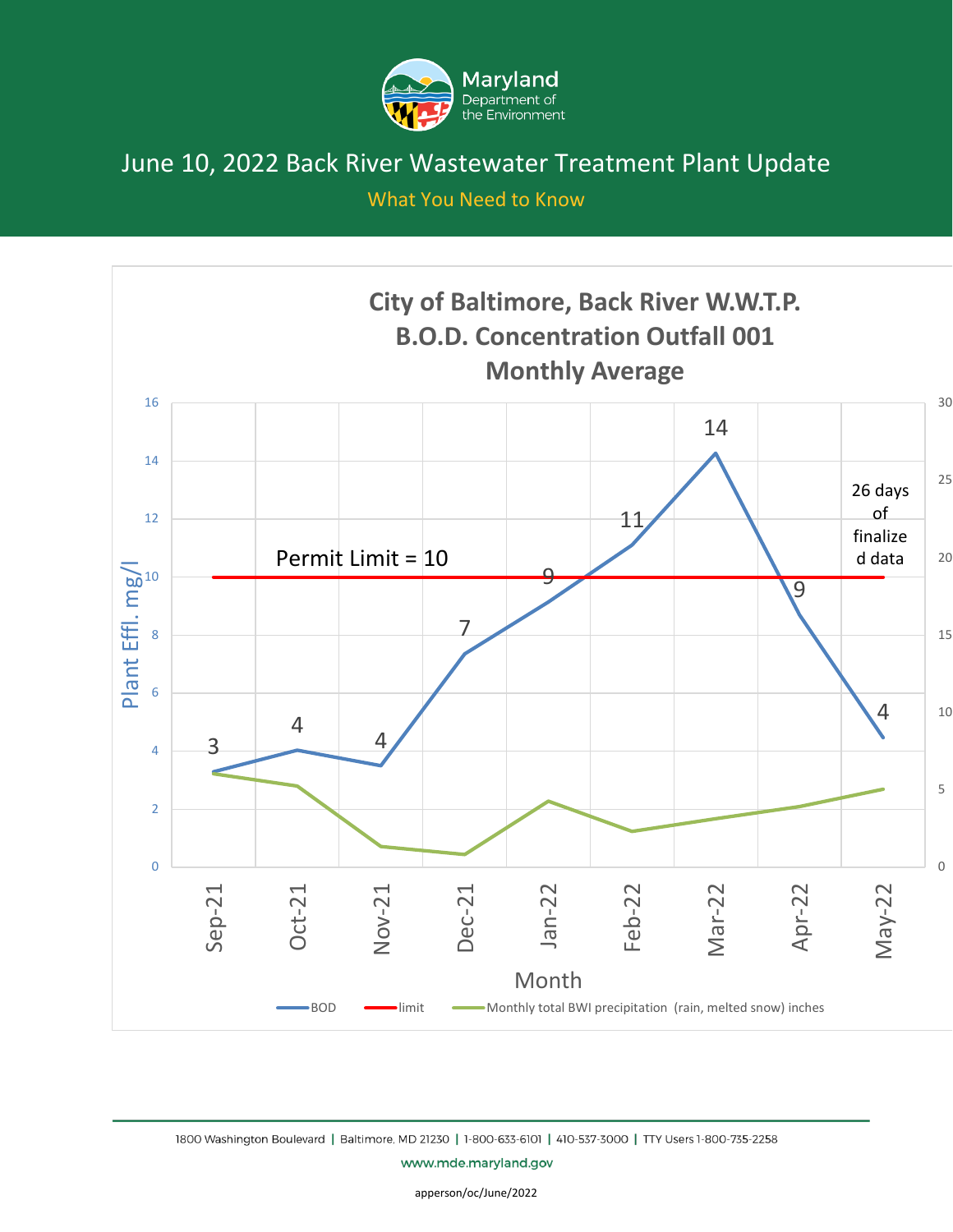

What You Need to Know

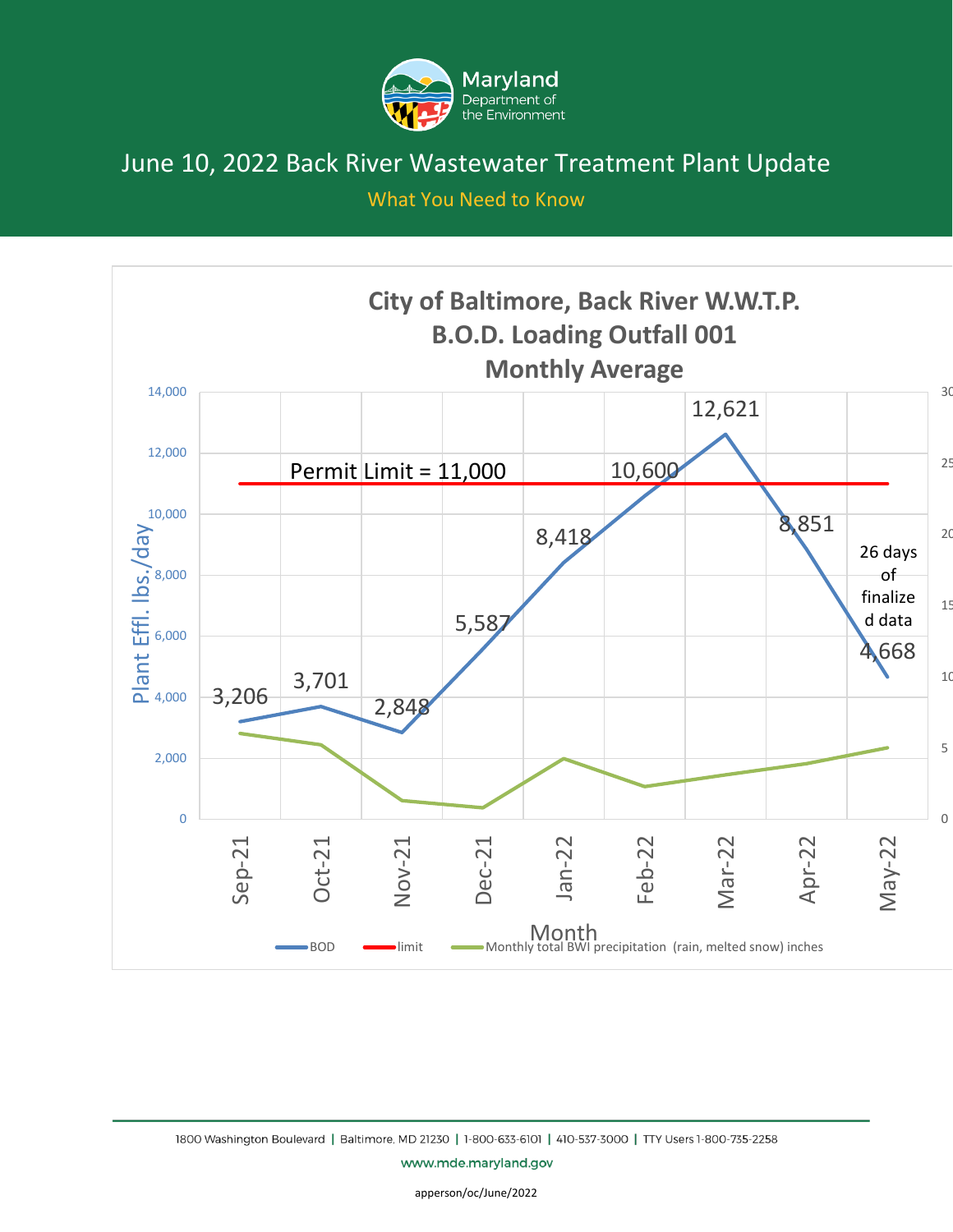

What You Need to Know



1800 Washington Boulevard | Baltimore, MD 21230 | 1-800-633-6101 | 410-537-3000 | TTY Users 1-800-735-2258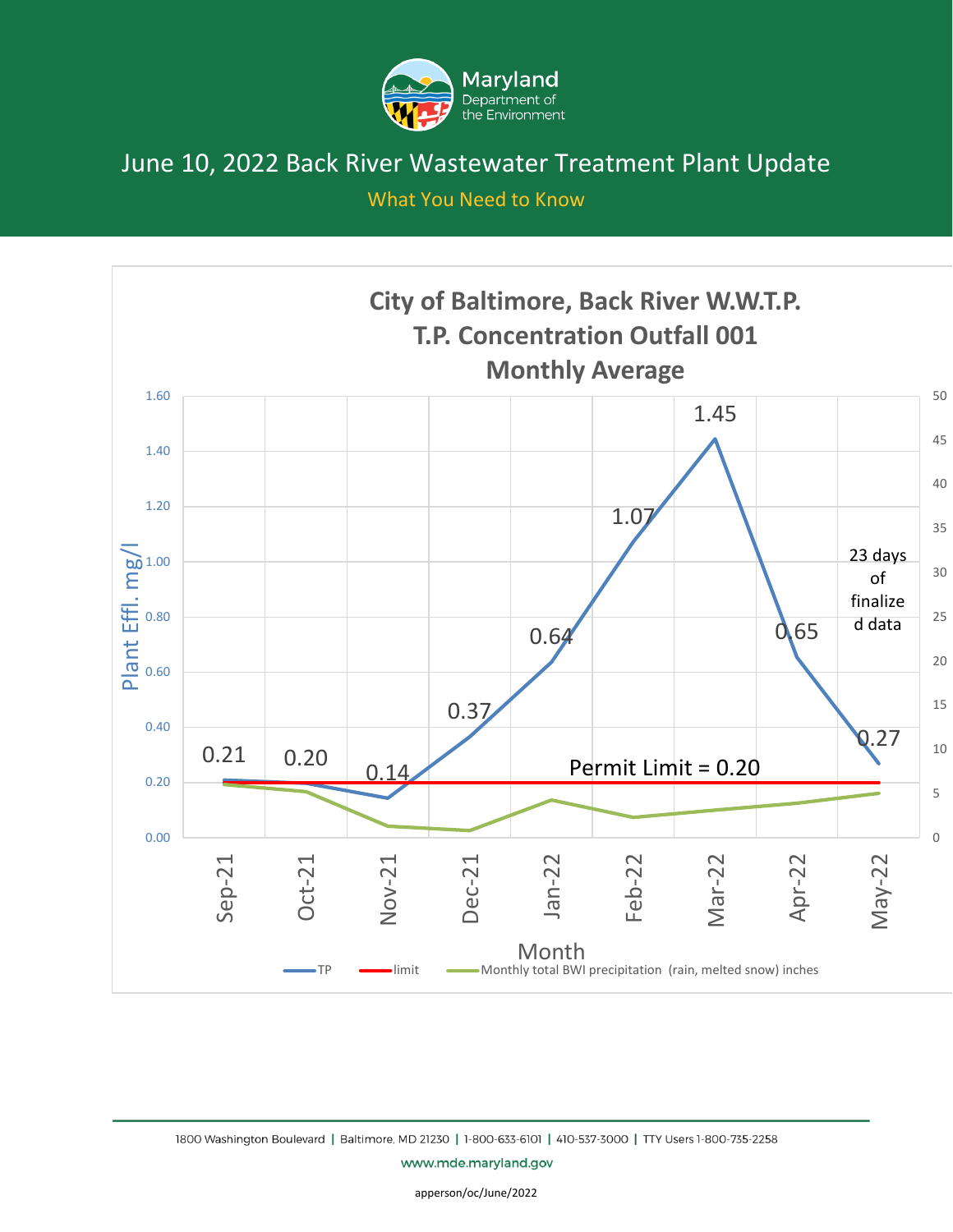

What You Need to Know



1800 Washington Boulevard | Baltimore, MD 21230 | 1-800-633-6101 | 410-537-3000 | TTY Users 1-800-735-2258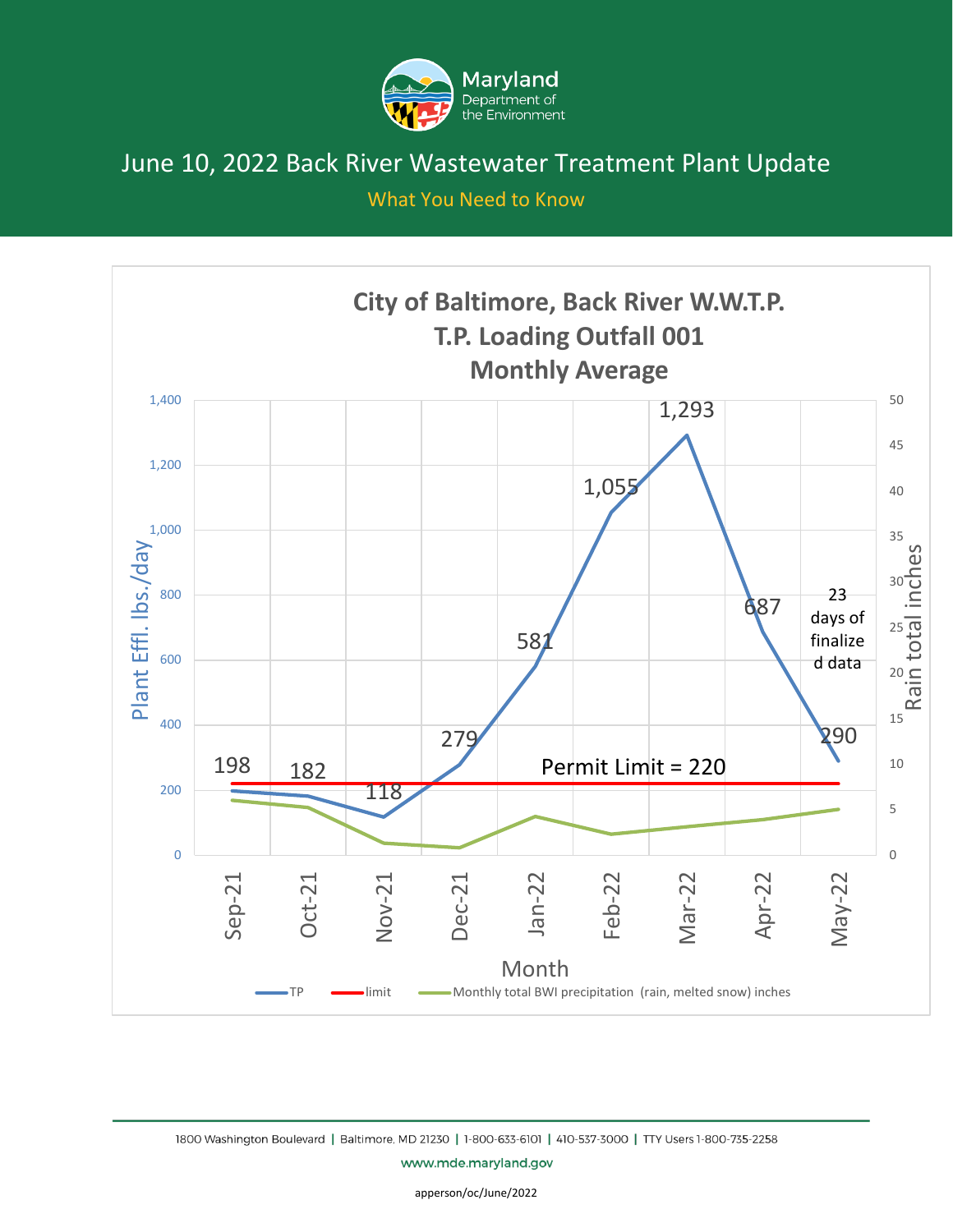

What You Need to Know



1800 Washington Boulevard | Baltimore, MD 21230 | 1-800-633-6101 | 410-537-3000 | TTY Users 1-800-735-2258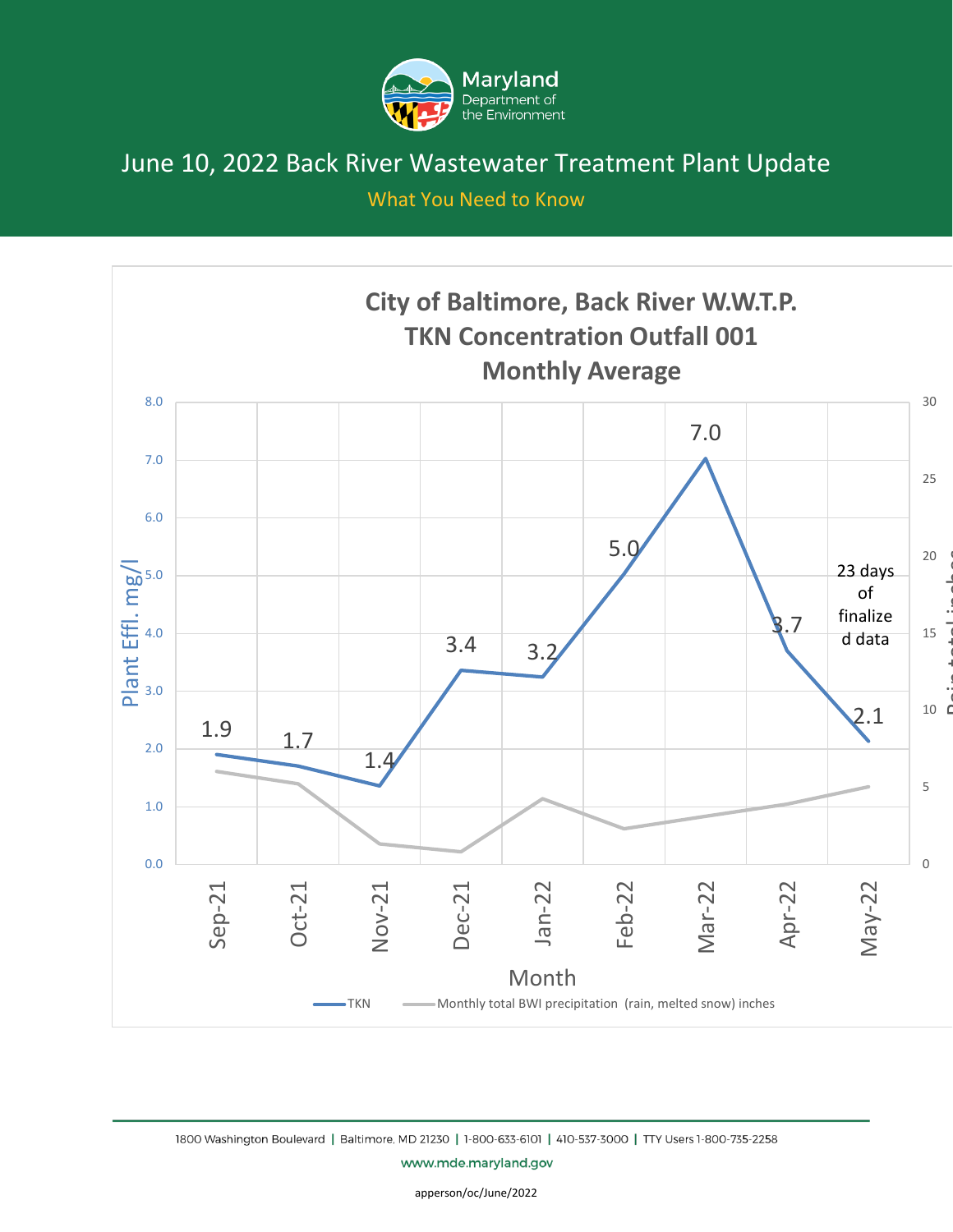

What You Need to Know



1800 Washington Boulevard | Baltimore, MD 21230 | 1-800-633-6101 | 410-537-3000 | TTY Users 1-800-735-2258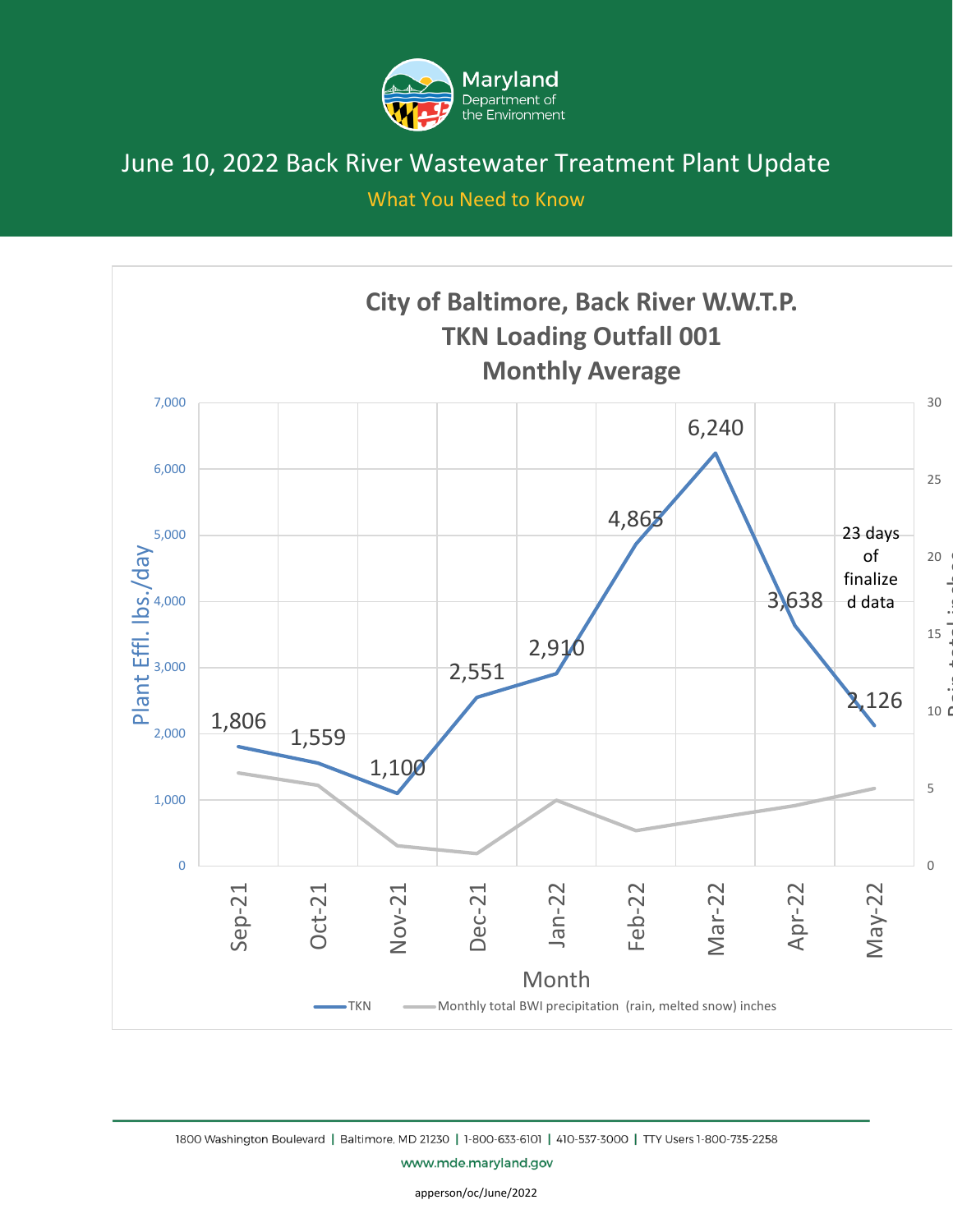

What You Need to Know



1800 Washington Boulevard | Baltimore, MD 21230 | 1-800-633-6101 | 410-537-3000 | TTY Users 1-800-735-2258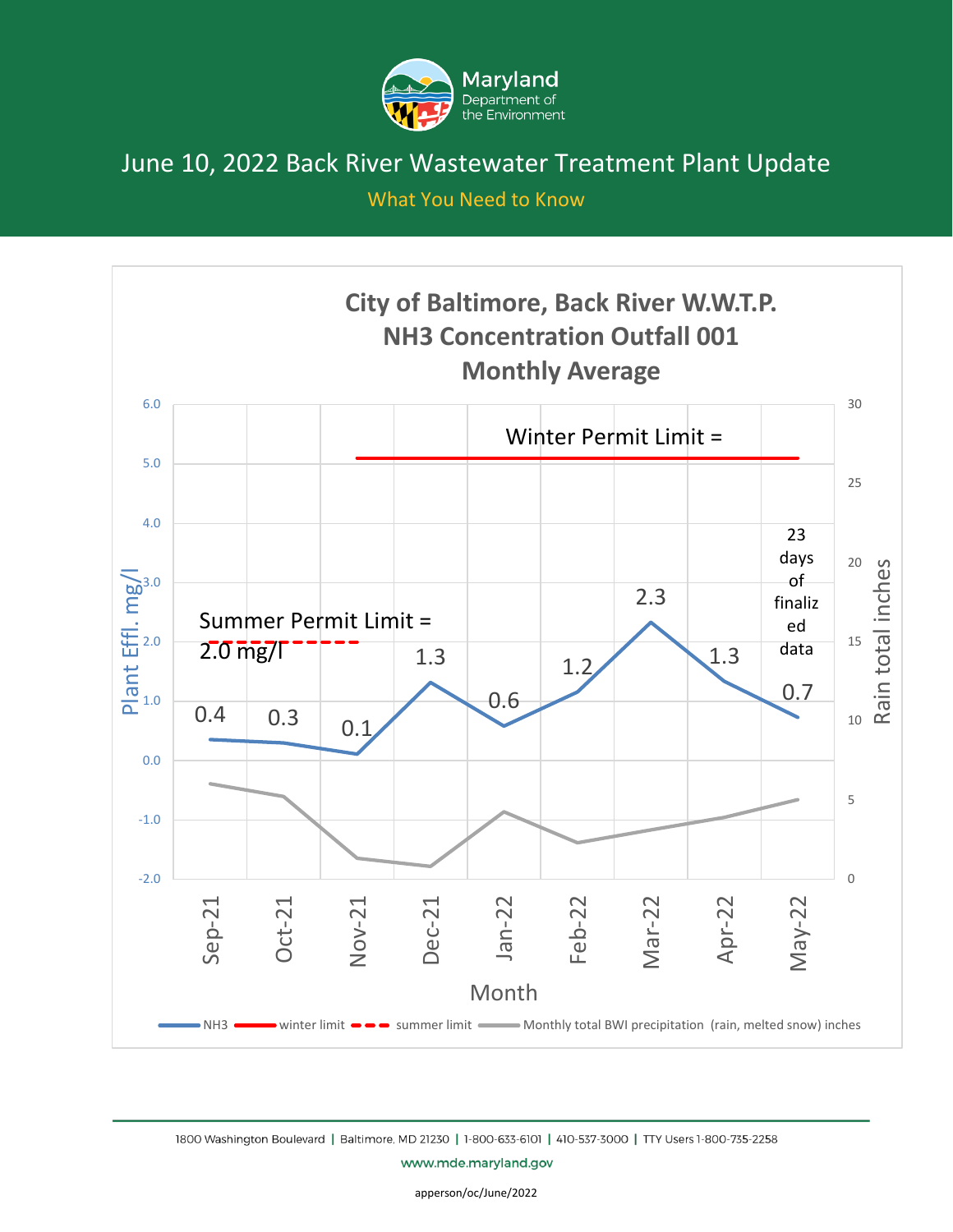

What You Need to Know



1800 Washington Boulevard | Baltimore, MD 21230 | 1-800-633-6101 | 410-537-3000 | TTY Users 1-800-735-2258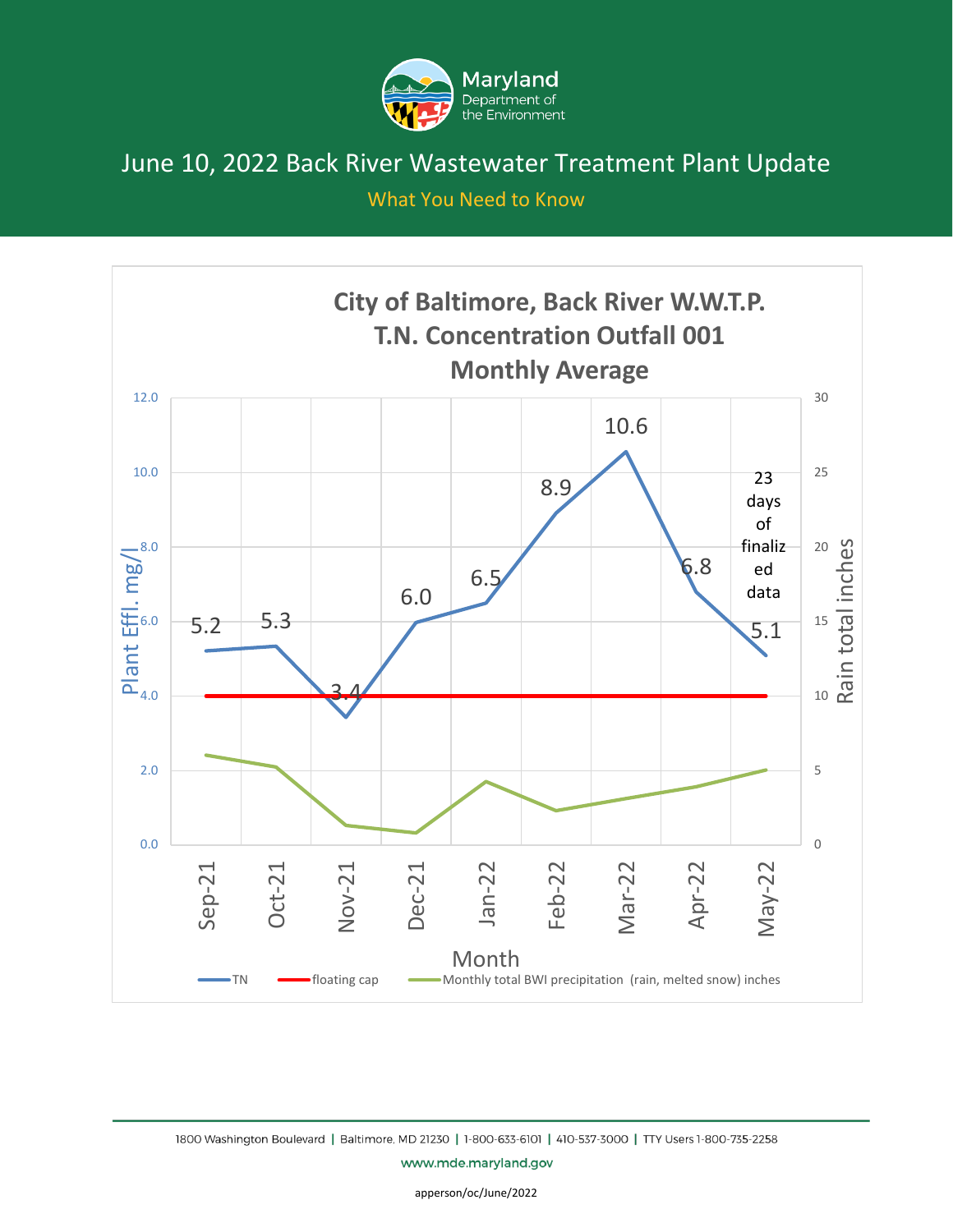

What You Need to Know



1800 Washington Boulevard | Baltimore, MD 21230 | 1-800-633-6101 | 410-537-3000 | TTY Users 1-800-735-2258